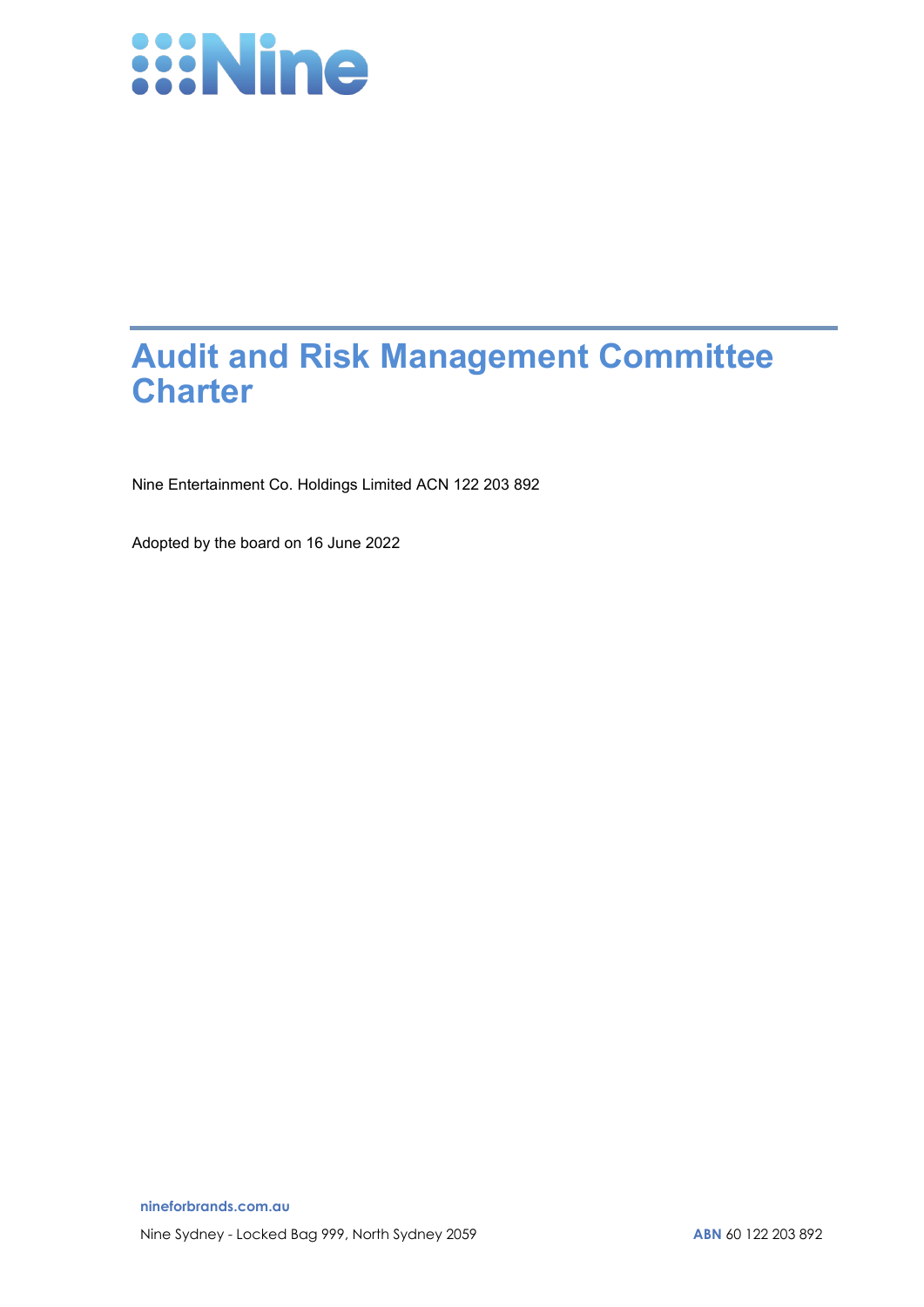| <b>Contents</b> |                                                                                   | Page |
|-----------------|-----------------------------------------------------------------------------------|------|
| 1               | Role of the Board Audit and Risk Management Committee<br>and Authority            | 1    |
| 2               | Membership                                                                        | 1    |
| 3               | Meetings                                                                          | 1    |
| 4               | Duties and Responsibilities                                                       | 2    |
| 5               | Reporting                                                                         | 3    |
| 6               | Preparation and Presentation of Financial Statements and<br>Reports               | 3    |
| 7               | Financial Controls and Systems, Risk Management Policy,<br>Procedures and Systems | 3    |
| 8               | <b>Internal Audit</b>                                                             | 5    |
| 9               | <b>External Audit</b>                                                             | 5    |
| 10              | <b>Committee Performance</b>                                                      | 6    |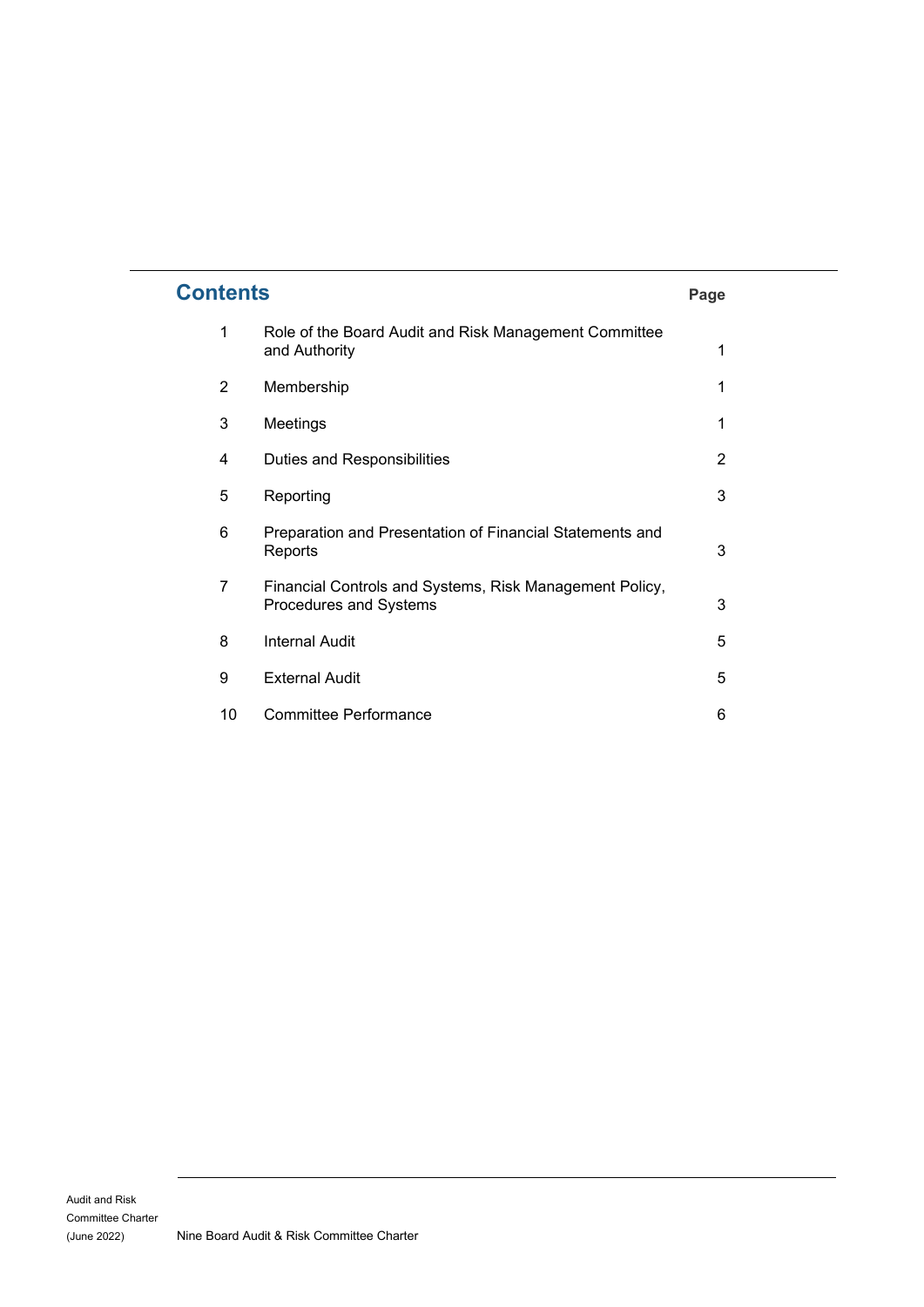# **1 Role of the Board Audit and Risk Management Committee and Authority**

- A. The Nine Entertainment Co. Holdings Limited (**Nine**) board (**Board**) Audit and Risk Management Committee (**Committee**) assists the Board in fulfilling its responsibilities for corporate governance and oversight of Nine's financial reporting, internal control structure, risk management systems and external audit functions.
- B. The Committee is empowered to investigate any matter, with full access to all books, records, company operations, and people of Nine and the authority to engage independent accounting, legal, compliance, risk management or other professional advisers as it determines necessary to carry out its duties.
- C. The Committee is a committee of the Board established in accordance with Nine's Constitution and authorised by the Board to assist it in fulfilling its statutory and regulatory responsibilities. It has the authority and power to exercise the role and responsibilities set out in this Charter and granted to it under any separate resolutions of the Board from time to time.

## **2 Membership**

- A. The Committee should to the extent practicable given the size and composition of the Board from time to time, comprise:
	- (i) at least three members each of whom must be non-executive directors; and
	- (ii) a majority of directors who are independent (and it must satisfy this description if required by statute or regulation).
- B. All Committee members should be financially literate (ie able to read and understand financial statements).
- C. The Chair of the Committee should be an independent non-executive director who does not chair the Board (and must satisfy this description if required by statute or regulation).
- D. All Committee members should have a reasonable understanding of the Nine businesses and industry in which they participate.
- E. Members will be appointed for a fixed period of no more than three years, with Committee members generally being eligible for re-appointment for so long as they meet the relevant criteria.
- F. The appointment and removal of Committee members is the responsibility of the Board.
- G. Members may resign as a Committee member upon reasonable notice in writing to the Committee chair.
- H. If a Committee member ceases to be a director of the Board their appointment as a member of the Committee is automatically terminated with immediate effect.
- I. The company secretary is secretary to the Committee.

#### **3 Meetings**

A. The Committee will meet at least two times annually or as frequently as is required to undertake its role effectively.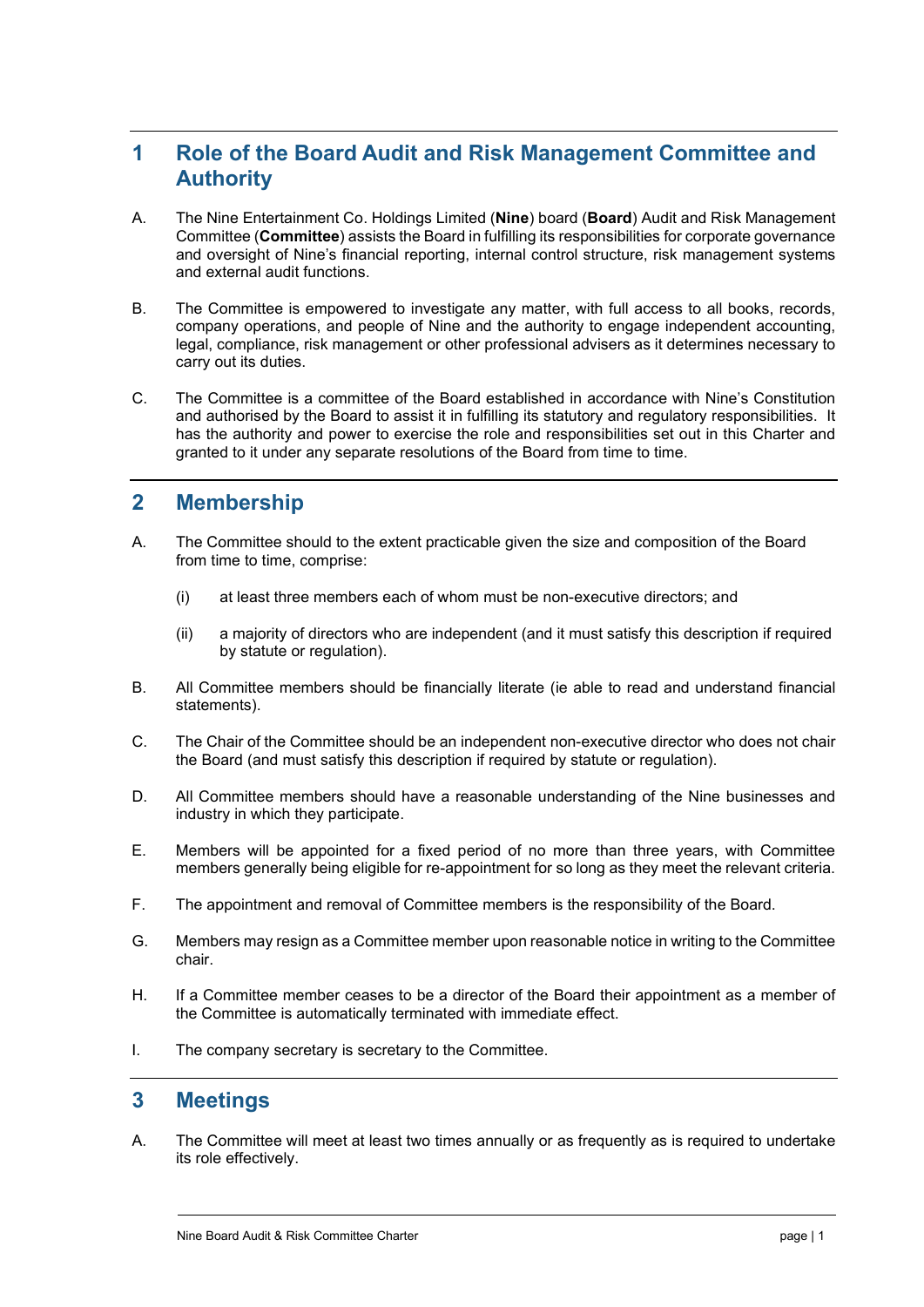- B. The Committee will meet in private with the external auditor and internal auditor at least once each year and at other times as considered appropriate.
- C. Any Committee member may, and the company secretary must upon request from any member, convene a meeting of the Committee.
- D. The Committee may invite any executive director, executive, other staff member, internal auditor or external auditor to attend all or part of a meeting of the committee.
- E. The proceedings of all meetings will be minuted by the company secretary. All minutes of the Committee are available for inspection by any director.
- F. A quorum for any meeting will be at least two Committee members.

#### **4 Duties and Responsibilities**

- A. The Committee's key responsibilities and functions are to assist the Board in discharging its responsibilities:
	- (i) To prepare and present Nine's financial statements and reports;
	- (ii) In relation to Nine's financial reporting, which, without limitation, includes:
		- a) reviewing the integrity and suitability of Nine's accounting policies and principles, how they are applied and ensuring they are used in accordance with the statutory financial reporting framework;
		- b) assessing significant estimates and judgements in financial reports;
		- c) assessing information from internal and external auditors to ensure the quality of financial reports;
		- d) recommending to the Board whether the financial and associated non-financial statements should be signed based on the Committee's assessment of them (including whether the financial statements provide a true and fair view of Nine's financial position and performance).
	- (iii) In relation to the entry into, approval or disclosure of related party transactions (if any);
	- (iv) In overseeing the adequacy of Nine's financial controls and systems;
	- (v) In overseeing Nine's relationship with the internal auditor and the internal audit function;
	- (vi) To review, monitor and approve Nine's risk management framework, policies, procedures and systems for both financial and non-financial risks, including setting a risk appetite for the business;
	- (vii) To manage audit arrangements and auditor independence; and
	- (viii) In overseeing Nine's environmental management initiatives, as part of Nine's environmental, social and governance program.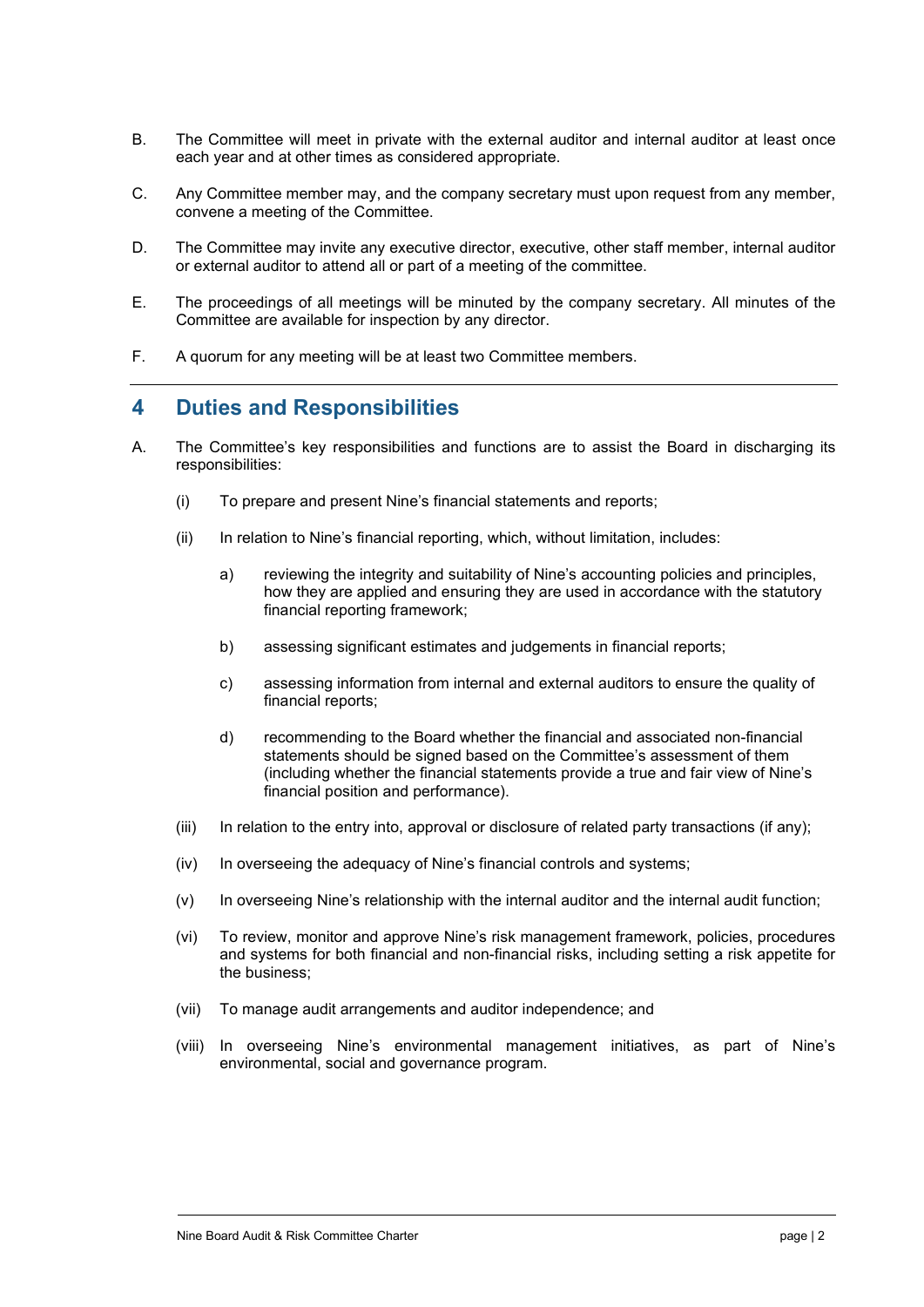## **5 Reporting**

- A. The Committee will:
	- (i) Regularly report to the Board on all matters relevant to the Committee's role and responsibilities;
	- (ii) Report and, as appropriate, make recommendations to the Board after each Committee meeting on matters dealt with by the Committee; and
	- (iii) As and when appropriate, seek direction and guidance from the Board on audit, risk management and compliance matters.
- B. Minutes of Committee meetings will be included in the papers for the next full Board meeting.

### **6 Preparation and Presentation of Financial Statements and Reports**

The Committee will:

- A. After review with management and the external auditor, recommend to the Board the half year and full year financial statements, the preliminary financial reports to be lodged with ASX and all related financial reports and statements;
- B. Review representation letters to be signed by management to ensure that all relevant matters are addressed;
- C. Discuss matters raised by the external auditor as a result of their work;
- D. Assess the impact of changes in accounting standards and review recommendations for adoption of such changes in the financial accounts; and
- E. Ensure that appropriate processes are in place to form the basis upon which the Chief Executive Officer and Chief Financial Officer execute their certifications under section 295A of the Corporations Act 2001 (Cth) (**Corporations Act**) to the Board at year end in relation to the systems of internal controls, and that that system is operating effectively in all material respects in relation to financial reporting risks.

## **7 Financial Controls and Systems, Risk Management Policy, Procedures and Systems**

- A. The Committee will oversee the adequacy and effectiveness of Nine's financial controls and systems, oversee the risk management function (as detailed below) and the internal audit function (as detailed in section 8) and evaluate the structure and adequacy of the group's insurance coverage periodically.
- B. The risks faced by Nine include regulatory and compliance risk, investment risk, legal risk, financial risk, reputation risk, operational and execution risk and strategic risk.
- C. Responsibility for risk management is shared across the organisation. Key responsibilities include:
	- (i) The Board is responsible for overseeing the establishment and approving the risk management strategy and policies of the Company.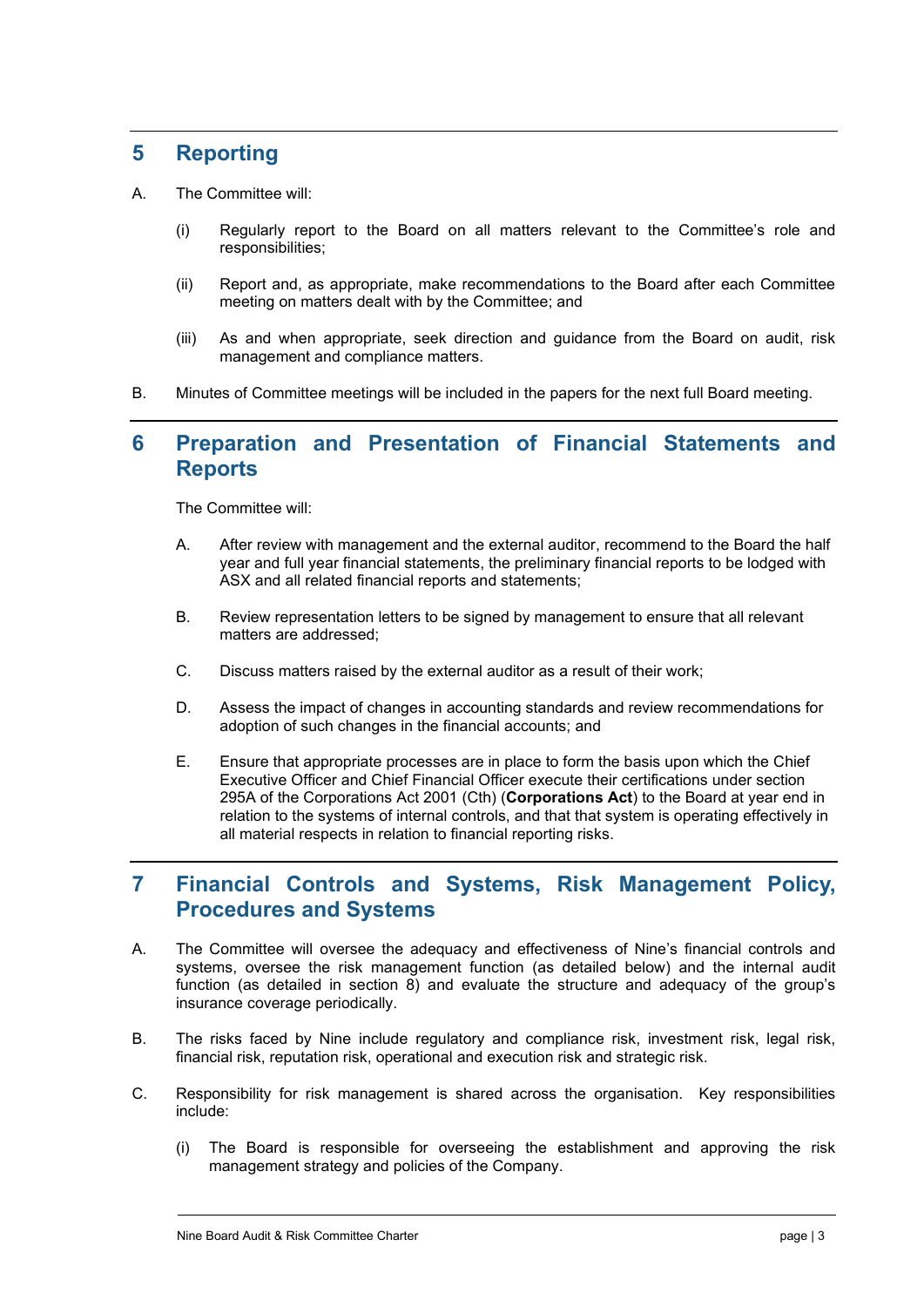- (ii) The Board has delegated to the Audit and Risk Management Committee responsibility for:
	- (a) identifying major risk areas;
	- (b) reviewing, monitoring and approving Nine's risk management framework, policies, procedures and systems to provide assurance that major business risks are identified, consistently assessed and appropriately addressed;
	- (c) ensuring that risk considerations are incorporated into strategic and business planning;
	- (d) providing risk management updates to the Board and any supplementary information required to provide the Board with confidence that key risks are being appropriately managed and making recommendations on changes to Nine's risk management framework and risk appetite;
	- (e) reviewing reports from management concerning compliance with key laws, regulations, licences and standards which Nine is required to satisfy to operate;
	- (f) overseeing tax compliance and tax risk management; and
	- (g) reviewing any significant findings of any examinations by regulatory agencies.
- (iii) The Audit and Risk Management Committee is also responsible for reviewing any material incident involving fraud or a breakdown of Nine's risk controls;
- (iv) Nine management is responsible for establishing Nine's risk management framework, including identifying major risk areas and developing Nine's policies and procedures, which are designed effectively to identify, treat, monitor, report and manage key business risks.
- (v) The Chief Executive Officer and Chief Financial Officer are to provide to the board declarations in accordance with section 295A of the Corporations Act.
- (vi) Each employee and contractor is expected to understand and manage the risks within their responsibility and boundaries of authority when making decisions and undertaking day to day activities.
- D. Reporting is an important part of the risk management function:
	- (i) It is the responsibility of the Audit and Risk Management Committee to report to the Board about Nine's adherence to policies and guidelines approved by the Board for the management of risks.
	- (ii) The Audit and Risk Management Committee will receive reports from the internal audit function on the adequacy of Nine's processes for managing risk and from management on new and emerging sources or risk and the control and measures that management has put in place to deal with those risks;
	- (iii) The Chief Executive Officer and Chief Financial Officer are each responsible for reporting to the Audit and Risk Management Committee any proposed changes to the risk management framework and to that committee and to the Board any exposures or breaches of key policies or incidence of risks, where significant.
- E. Risk issues will be identified, analysed and ranked in a consistent manner. Nine will deal with risks in the following way:
	- (i) Identify the nature of the risk.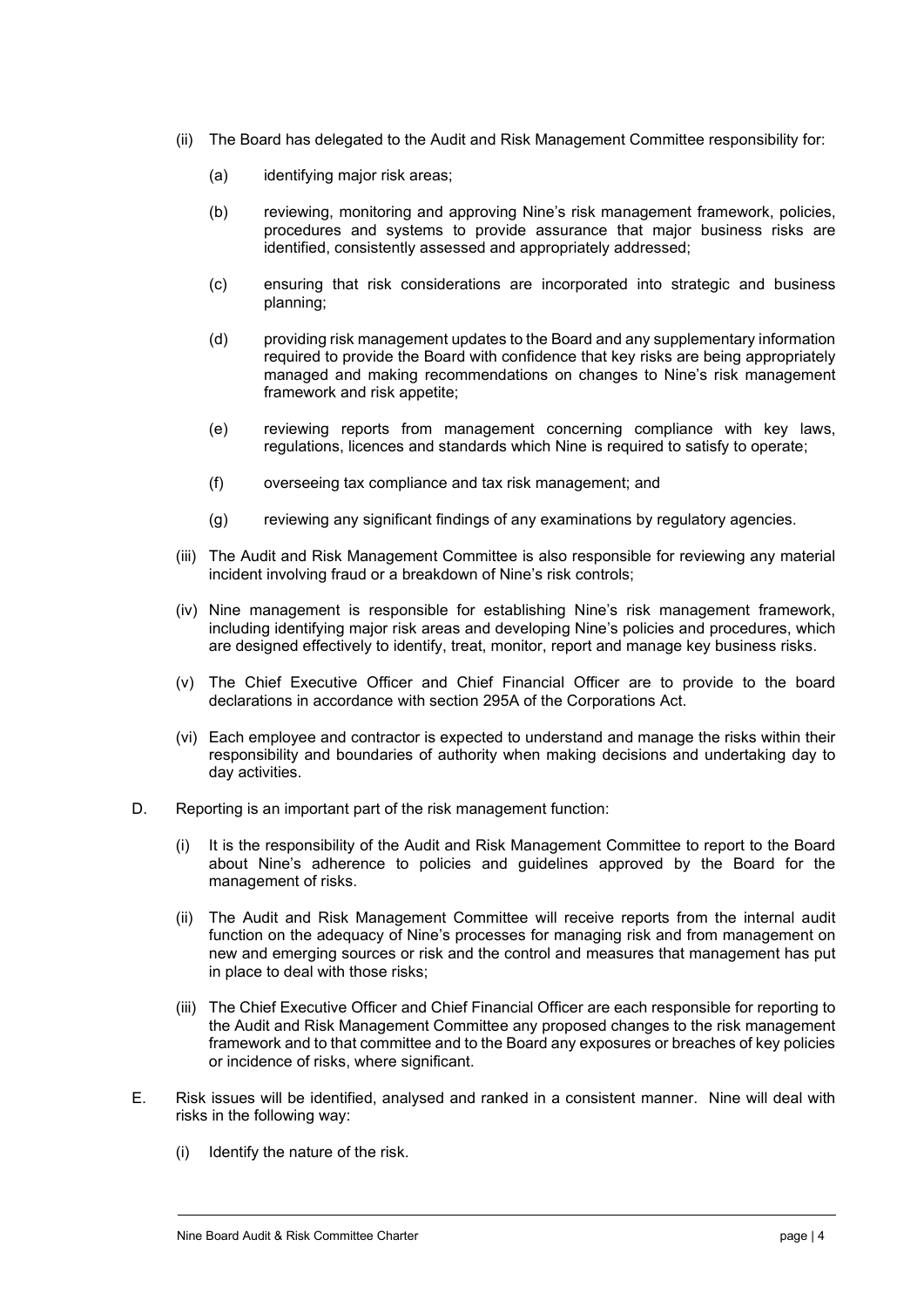- (ii) Determine the seriousness of such risk, and who the risk is to be reported to.
- (iii) Develop a risk mitigation plan.
- (iv) Implement the risk mitigation plan.
- (v) Monitor and report progress of risk mitigation plan.

#### **8 Internal Audit**

- A. The Committee provides a link between the internal audit function and the Board. The head of the internal audit function has a direct reporting line to the Committee.
- B. The Committee will:
	- (i) Approve the appointment, and if necessary the dismissal, of an internal auditor;
	- (ii) Review the scope, adequacy, and effectiveness of the internal audit work program;
	- (iii) Monitor the progress of the internal audit work program and the performance of the internal auditor
	- (iv) Oversee the co-ordination of the internal and external audit functions;
	- (v) Monitor the independence, objectivity and performance of the internal audit programs;
	- (vi) Review the outcomes of the internal audit work program; and
	- (vii) Review management's implementation of recommendations from the internal auditor.

#### **9 External Audit**

- A. The Committee:
	- (i) Is responsible for making recommendations to the Board on the appointment, reappointment or replacement (subject to shareholder ratification, as required), remuneration, monitoring of the effectiveness, and independence of, the external auditor;
	- (ii) Will discuss annually with the external auditor the overall scope and adequacy of the external audit;
	- (iii) Must pre-approve all audit and non-audit services provided by the external auditor (other than taxation services) and will not engage the external auditor to perform any non-audit or assurance services that may impair or appear to impair the external auditor's judgment or independence in respect of Nine. The Committee may delegate a pre-approval dollar limit to the Chief Financial Officer and authority to a member of the Committee to pre-approve amounts in excess of this between Committee meetings;
	- (iv) Will advise the Board on statements to be made in the directors' report regarding non-audit services in accordance with the Corporations Act;
	- (v) Will annually request from the external auditor a report which sets out all relationships that may affect its independence; and